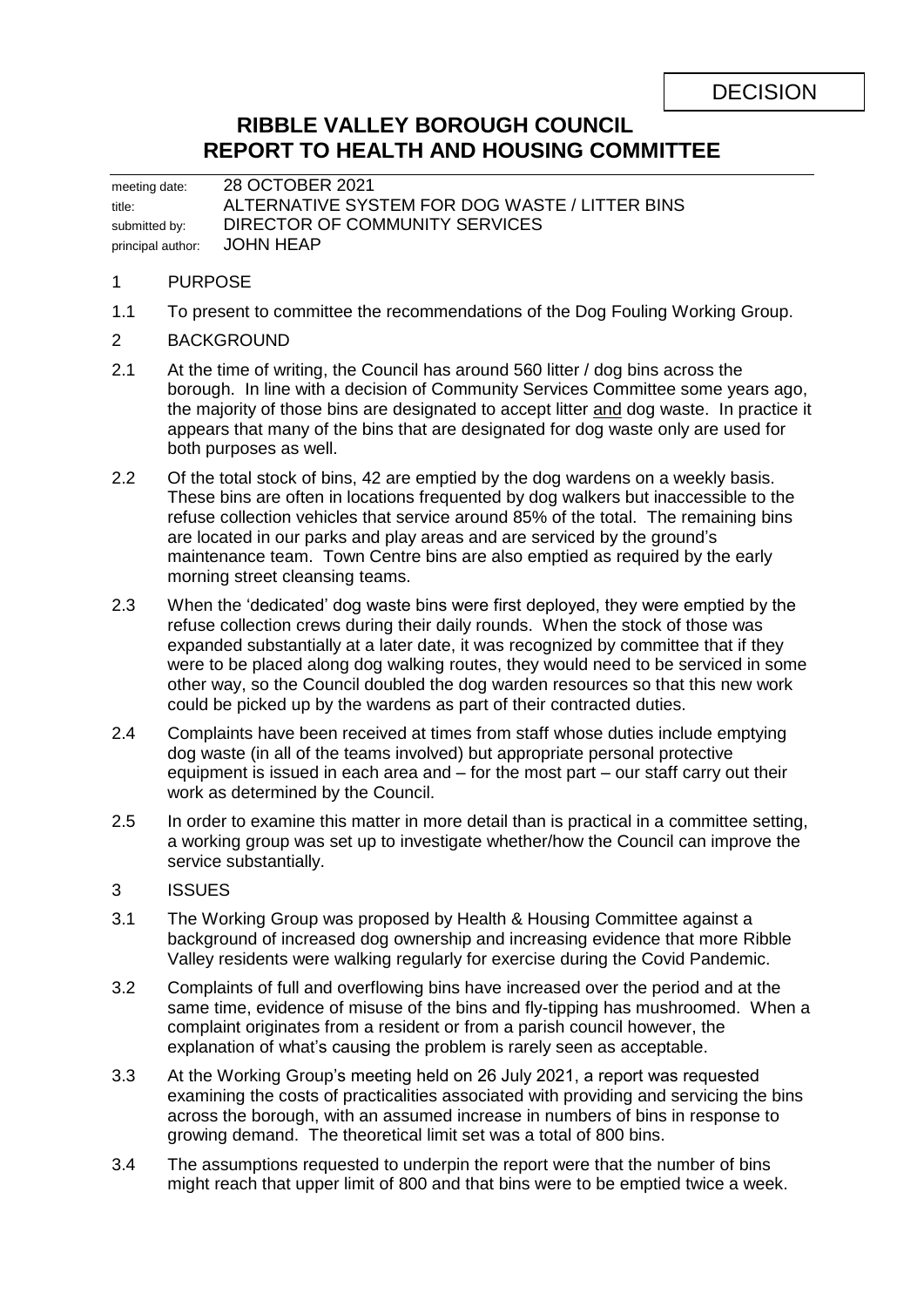The starting premise was that a new, standalone service could take over, but officers advised that an alternative be considered using existing resources, supplemented by a team of 3 new vehicles and appropriate personnel.

- 3.5 Both options were presented to a meeting of the working group on 15 October 2021, and the comparison is included below for committee's information. Both options are based on a number of assumptions and the costs quoted are derived from current prices/rates as accurately as possible.
- 3.6 In addition to whatever the measures might be introduced to improve the service, the working group felt that it is important that a coordinated aware ness campaign should be developed, covering publicity in the Council's own media, in the local press and on social media.

#### 4. ANALYSIS

- 4.1 The majority of our existing stock of bins is emptied once per week by refuse collection crews as they pass. The remaining bins are emptied by grounds maintenance staff or by dog wardens, so it is unlikely that any of those areas could offer any saving in personnel or vehicles arising from giving up those peripheral tasks.
- 4.1.1 Option 1

If we consider the creation of a new, dedicated team to take on the whole of the task, emptying all the bins (up to a new maximum of 800) twice per week we need to include travel time, so assume 10 minutes average per bin, per collection. (The current actual task time ranges from around 1 minute for a wheeled bin when the RCV can pull up right next to it to move them, to more than 10 minutes to access remote locations or to clear up fly-tipping or overflows).

| 800 bins x 10 minutes     | $=$ 133.3 hours to empty each bin once |
|---------------------------|----------------------------------------|
| 2 empties x 133.3 / 37    | $=$ 7.2 units, each with a vehicle     |
| add 14% for holidays etc. | $\rightarrow$ 8.2 units                |

Based on 1 man operation on street cleansing staff pay and including for some direct oncosts:

Annual cost of personnel  $8 \times 25,323 = £202,584$ 

Each unit would need a vehicle. A Ford Transit, caged tipper vehicle is currently available for £38,000 with Euro 6 diesel engine, or will be available at £60,000, full electric (daily range 350km or 219 miles).

Because of the price difference and the fact that we don't yet have charging facilities in Salthill Depot for electric vehicles, the working group was content to proceed for the moment, on the assumption that diesel engine vehicles would be the more likely – at least initially.

| 8 x £38,000 |  | $=$ £304,000 capital on vehicles |
|-------------|--|----------------------------------|
|-------------|--|----------------------------------|

240 extra bins x £136.75 (Nov 2020 price) = £32,820 capital on bins

It is possible that some savings on vehicles could be made if the units worked in teams of 2. However, to get through the workload, this would have to reduce the average time per empty to 5 minutes. Given that travel time makes up the bulk of this average (the teams have to cover 244 sq. miles twice in the week) it is doubtful whether this is realistic.

Check No. 1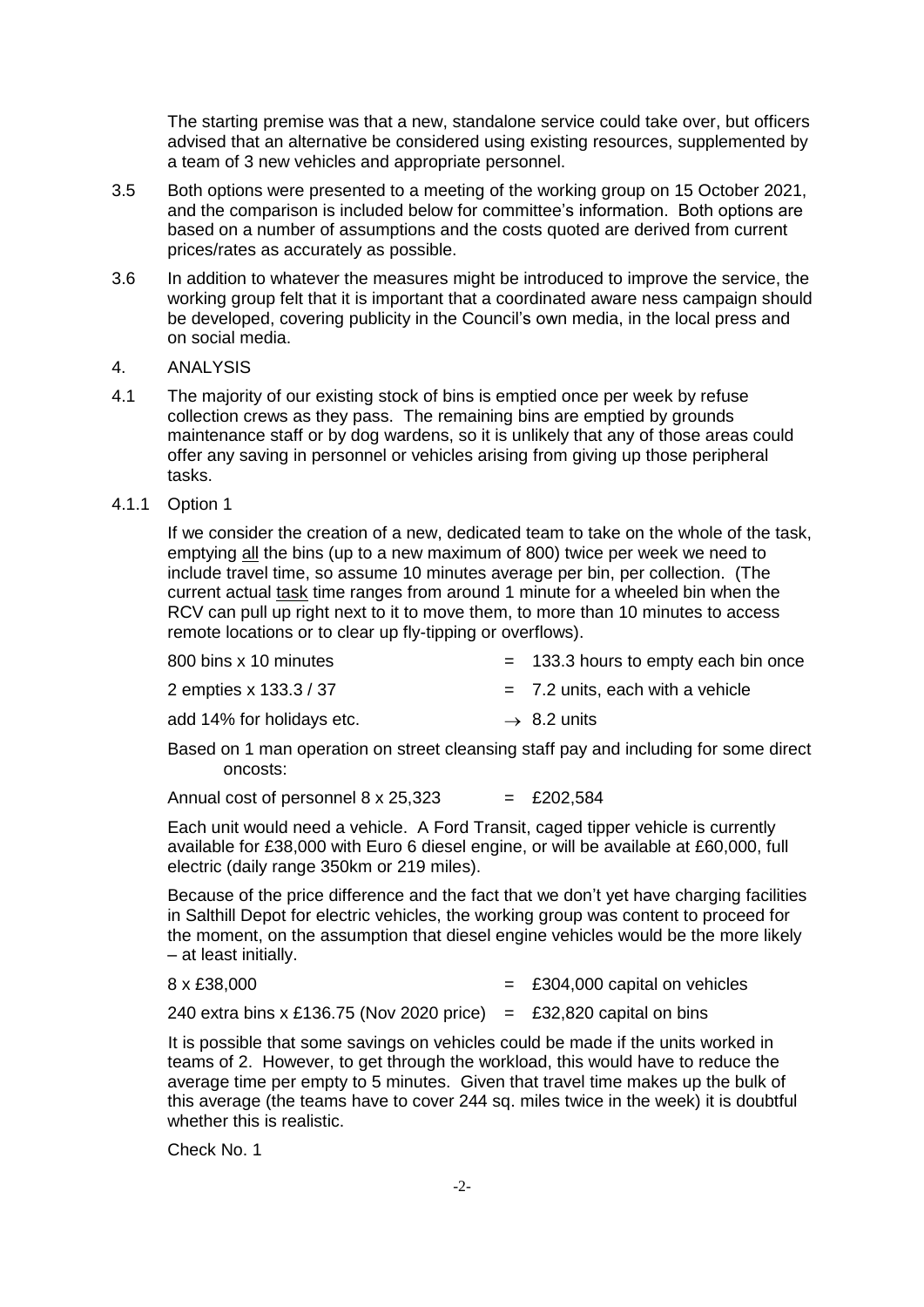| 800 bins x 2 empties per week/37 hours | $=$ 43 bins per hour |
|----------------------------------------|----------------------|
| So each unit must empty 43/4           | $=$ 11 bins per hour |
|                                        | $= 5.45$ mins / bin  |

So if 5 mins per empty were realistic, 4 units would just about get through the work

| Check No. 2                                                                   |     |                                 |  |  |
|-------------------------------------------------------------------------------|-----|---------------------------------|--|--|
| 7 RCV's currently cover the borough and empty 85% of bins                     |     |                                 |  |  |
| In a week they travel 1985 km total                                           |     |                                 |  |  |
| 1985 x 0.62                                                                   |     | $= 1231$ miles per total        |  |  |
| If we assume that all bins could be collected once within this weekly mileage |     |                                 |  |  |
| Then 2 collections                                                            |     | $= 2 \times 1231$               |  |  |
|                                                                               |     | $= 2462$ miles per week         |  |  |
| At an average speed 20mph 2462/20                                             |     | $=$ 123.1 hours travel per week |  |  |
|                                                                               | $=$ | 7386 minutes travel per week    |  |  |
| 800 bins:<br>7386/800                                                         |     | $=$ 9.2 minutes travel per bin  |  |  |

This suggests that 10 minutes per bin is more realistic, and that 8 units would therefore be needed to cover the borough (probably lone workers rather than teams of 2).

4.1.2 Option 2

If we assume that all existing arrangements remain place, the service could be enhanced by the addition of supplementary resources. Then, in simplistic terms, the workload of the 'new' team is halved, as the service improvement is to move from the existing level of 1 empty per week for the majority of bins to twice a week.

This leads, then, to a reduced-cost upgrade with the capital requirement being:

| 4 x £38,000              | $=$ £152,000 capital on vehicles |
|--------------------------|----------------------------------|
| 240 extra bins x £136.75 | $=$ £32,820 capital on bins      |

It seems reasonable to assume that the additional revenue cost would also be halved to £112,210 based on half the number of additional staff, half the additional fuel consumption etc.

4.2 Clearly, both options are based on a number of assumptions as to how the new system could work. This service is one that is determined – to some degree – by geography. Additional bins to cope with dog waste need to be deployed in areas where dog owners walk frequently, and some of the demands that we have received in recent months have been for bins to be placed in areas that are unapproachable in motor vehicles. So if, for example, many of the additional bins were to be deployed in more remote locations, the target service time of 10 minutes may be unachievable, whereas the opposite may be true if all the new bins are placed alongside roads.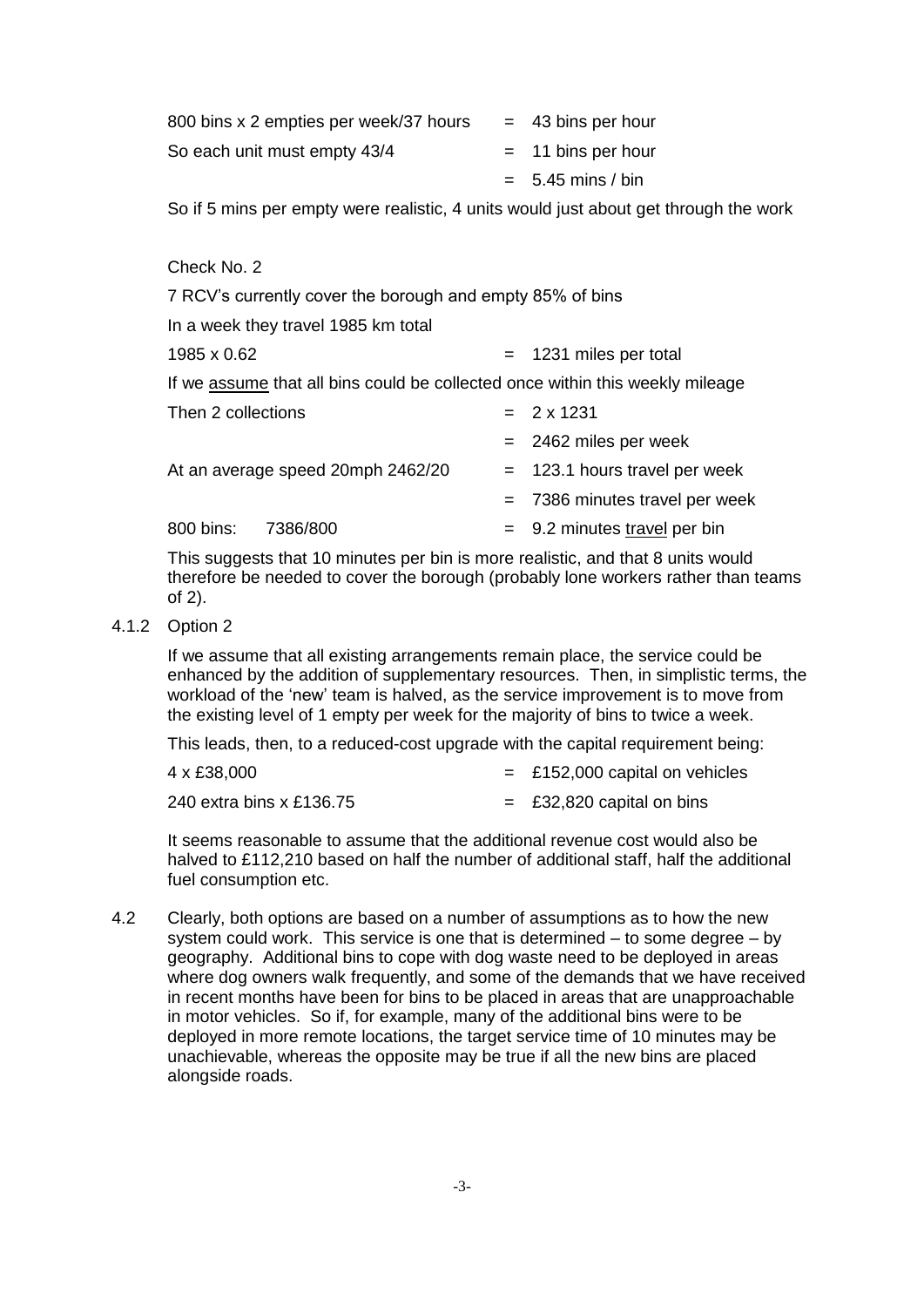### 5 CONCLUSIONS

5.1 Based on the assumptions outlined above a new, dedicated litter and dog bin service emptying all 800 bins twice per week would require a team of 8 operatives (with 8 vehicles). This includes no cover for sickness / holidays to ensure continuity of service.

| Capital investment for 8 vehicles                  | $=$ | £304,000                    |
|----------------------------------------------------|-----|-----------------------------|
| Capital investment for 240 bins                    | $=$ | £ 32,820                    |
| <b>Total capital</b>                               | $=$ | £336,820                    |
| Annual revenue cost, personnel $8 \times 25,323 =$ |     | £ 202,584                   |
| Fuel 2462 x 6.9 L/100km                            |     | 8,834 Litres per annum<br>£ |
| 8834 x 1.34                                        | $=$ | £ 11,837 pa diesel cost     |
| Indicative total annual revenue cost               |     | £214,421                    |

(This excludes some other costs such as tax / insurance / maintenance)

The fact that the cost of a dedicated service is so high illustrates vividly why the Council decided in the past to opt for the efficiency of a weekly collection from most bins using a hybrid delivery system, with some town centre bins receiving extra attention as required.

- 5.2 Option 2 offers a more modest cost of £184,820 in capital and £112,210 extra revenue cost per year. This option is dependent on existing arrangements remaining in place.
- 5.3 In each case, the new capital assets will have to be incorporated into the Council's replacement programme, with the vehicles being replaced after 6 or 7 years (if existing patterns continue) and the bins after anything between a couple of years to 20 or more! Although reference was made above to electric vehicles, cost projections for diesel-engined trucks have been used to keep the costs down and in recognition of the fact that we don't yet have facilities in the Depot to charge electric vehicles. (As a side issue, it is worth noting that there is no room in the Depot for an additional 4 or 8 vehicles to park up at night).
- 5.4 Based on the information provided, the working group preferred to pursue Option 1 as a new, stand-alone service. The group did recognize, however, that in light of the inevitable pressure on Council resources, Committee might be more comfortable with the reduced costs of Option 2.

Committee ultimately will have to consider whether this is a reasonable 'bid' in the budgeting process, given the provisional budget forecast reported by the Director of Resources to last month's meeting of Policy and Finance Committee.

#### 6 RISK ASSESSMENT

6.1 Approval of this report may have the following implications:

*Resources* – There is no provision currently in the Council's budget for these new/supplementary services. The revenue and capital implications of both options are included ion the body of the report, but each estimate is based on a number of assumptions which are yet to be proven.